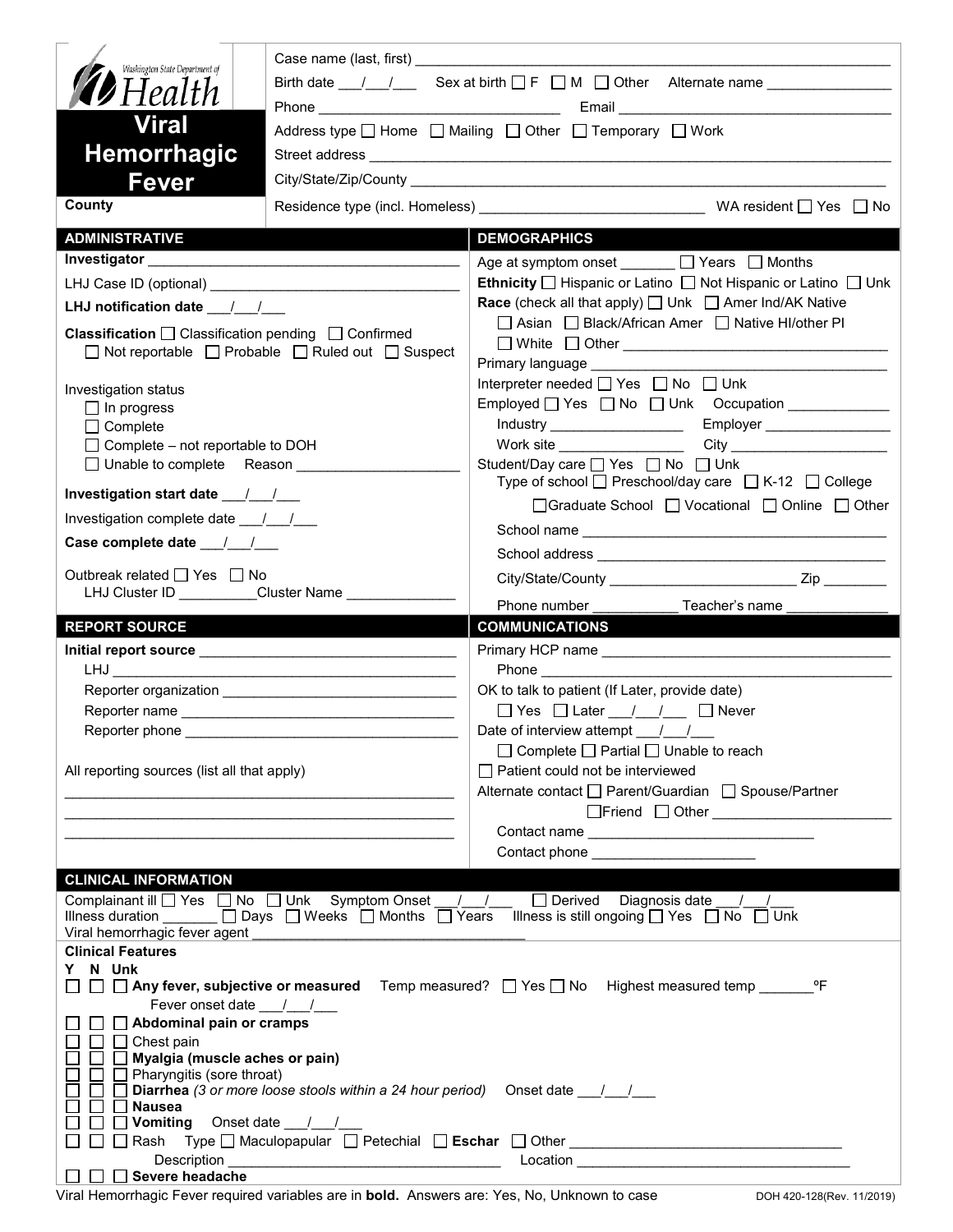| Case Name                                                                       |                                                                                                                                                                                                                                                                                                                                         | LHJ Case ID            |                       |
|---------------------------------------------------------------------------------|-----------------------------------------------------------------------------------------------------------------------------------------------------------------------------------------------------------------------------------------------------------------------------------------------------------------------------------------|------------------------|-----------------------|
| $\Box$ Proteinuria<br>$\Box$                                                    | $\Box$ Unexplained bleeding (e.g., petechiae, bruises)<br>$\Box$ Evidence of organ failure (liver, kidney, CNS)<br>$\Box$ Took malaria chemoprophylaxis<br>$\Box$ Other final diagnosis established                                                                                                                                     |                        |                       |
| Hospitalization<br>Y N Unk                                                      | □ □ Hospitalized at least overnight for this illness Facility name<br>Hospital admission date __/__/___ Discharge __/__/___<br>Admitted to ICU Date admitted to ICU $\left  \frac{1}{2} \right $ Date discharged from ICU $\left  \frac{1}{2} \right $<br>Mechanical ventilation or intubation required<br>Still hospitalized As of / / | $H$ RN $_{-}$          |                       |
| N Unk<br>Y<br>$\Box$ Died of this illness<br>$\mathbf{L}$<br><b>Vaccination</b> | Autopsy performed<br>Death certificate lists disease as a cause of death or a significant contributing condition                                                                                                                                                                                                                        |                        |                       |
| N Unk<br>$\Box$ Pre-travel typhoid vaccine                                      | $\Box$ Pre-travel yellow fever vaccine                                                                                                                                                                                                                                                                                                  |                        |                       |
|                                                                                 | Vaccine information available □ Yes □ No<br>Date of vaccine administration 11/2000 Vaccine administered (Type) 2008. [2010]                                                                                                                                                                                                             |                        |                       |
|                                                                                 | Vaccine lot number                                                                                                                                                                                                                                                                                                                      | Administering provider |                       |
| <b>Clinical testing</b>                                                         |                                                                                                                                                                                                                                                                                                                                         |                        |                       |
|                                                                                 |                                                                                                                                                                                                                                                                                                                                         |                        |                       |
| Creatinine level _______                                                        |                                                                                                                                                                                                                                                                                                                                         |                        |                       |
|                                                                                 |                                                                                                                                                                                                                                                                                                                                         |                        |                       |
|                                                                                 |                                                                                                                                                                                                                                                                                                                                         |                        |                       |
| Hgb/Hct_______                                                                  |                                                                                                                                                                                                                                                                                                                                         |                        |                       |
| PT/PTT                                                                          |                                                                                                                                                                                                                                                                                                                                         |                        |                       |
|                                                                                 |                                                                                                                                                                                                                                                                                                                                         |                        |                       |
| Y N Unk                                                                         |                                                                                                                                                                                                                                                                                                                                         |                        |                       |
|                                                                                 | Elevated AST or ALT values                                                                                                                                                                                                                                                                                                              |                        |                       |
| $\Box$ $\Box$ Thrombocytopenia                                                  |                                                                                                                                                                                                                                                                                                                                         |                        |                       |
|                                                                                 |                                                                                                                                                                                                                                                                                                                                         |                        |                       |
|                                                                                 | RISK AND RESPONSE (Ask about exposures 2-21 days before symptom onset)                                                                                                                                                                                                                                                                  |                        |                       |
| <b>Travel</b>                                                                   |                                                                                                                                                                                                                                                                                                                                         |                        |                       |
|                                                                                 | Setting 1                                                                                                                                                                                                                                                                                                                               |                        | Setting 3             |
|                                                                                 |                                                                                                                                                                                                                                                                                                                                         | Setting 2              |                       |
|                                                                                 | Travel out of:     County/City                                                                                                                                                                                                                                                                                                          | County/City            | County/City<br>$\sim$ |
|                                                                                 | State                                                                                                                                                                                                                                                                                                                                   |                        |                       |
|                                                                                 |                                                                                                                                                                                                                                                                                                                                         |                        |                       |
|                                                                                 | Other                                                                                                                                                                                                                                                                                                                                   | Other                  | Other                 |
| Destination name                                                                |                                                                                                                                                                                                                                                                                                                                         |                        |                       |
|                                                                                 |                                                                                                                                                                                                                                                                                                                                         |                        |                       |
| Start and end dates                                                             | to                                                                                                                                                                                                                                                                                                                                      | to                     | to                    |
| <b>Risk and Exposure Information</b>                                            |                                                                                                                                                                                                                                                                                                                                         |                        |                       |
| N Unk<br>Y.                                                                     |                                                                                                                                                                                                                                                                                                                                         |                        |                       |
|                                                                                 |                                                                                                                                                                                                                                                                                                                                         |                        |                       |
|                                                                                 | $\Box$ Is case a recent foreign arrival (e.g., immigrant, refugee, adoptee, visitor) Country ____                                                                                                                                                                                                                                       |                        |                       |
|                                                                                 | □ □ Exposure to semen from a VHF case who recovered from VHF in the past year                                                                                                                                                                                                                                                           |                        |                       |
|                                                                                 | $\Box$ Exposed to any bats, wild animals, laboratory animals, or bush meat from endemic area                                                                                                                                                                                                                                            |                        |                       |
|                                                                                 |                                                                                                                                                                                                                                                                                                                                         |                        |                       |
|                                                                                 | □ □ Contact with blood or other body fluids of a patient with VHF in the past 3 weeks                                                                                                                                                                                                                                                   |                        |                       |
|                                                                                 | If any known exposure, date of first exposure $\underline{\qquad \qquad }$ / ____ Date of last exposure ___/ ___/                                                                                                                                                                                                                       |                        |                       |
| <b>High Risk</b>                                                                |                                                                                                                                                                                                                                                                                                                                         |                        |                       |
| Y.                                                                              |                                                                                                                                                                                                                                                                                                                                         |                        |                       |
| N Unk                                                                           |                                                                                                                                                                                                                                                                                                                                         |                        |                       |
|                                                                                 | □ □ Direct contact with dead body in highly affected area without PPE                                                                                                                                                                                                                                                                   |                        |                       |
|                                                                                 | $\Box$ Direct skin contact with body fluids or excreta of VHF case without PPE                                                                                                                                                                                                                                                          |                        |                       |
|                                                                                 | □ □ Percutaneous or mucous membrane exposure to blood/body fluids (blood, urine, vomit, feces, sweat, semen, breast milk)                                                                                                                                                                                                               |                        |                       |
|                                                                                 |                                                                                                                                                                                                                                                                                                                                         |                        |                       |
| of VHF case                                                                     |                                                                                                                                                                                                                                                                                                                                         |                        |                       |
| $\mathbf{1}$                                                                    | □ Processing VHF specimen without PPE or Laboratory biosafety                                                                                                                                                                                                                                                                           |                        |                       |
| Some Risk                                                                       |                                                                                                                                                                                                                                                                                                                                         |                        |                       |
|                                                                                 | □ Close contact with symptomatic Ebola case in household, healthcare, or other setting (prolonged time within 3 feet)                                                                                                                                                                                                                   |                        |                       |
| without PPE                                                                     |                                                                                                                                                                                                                                                                                                                                         |                        |                       |
|                                                                                 |                                                                                                                                                                                                                                                                                                                                         |                        |                       |
|                                                                                 | Direct contact with dead body with PPE                                                                                                                                                                                                                                                                                                  |                        |                       |
| Describe PPE                                                                    | $\Box$ Direct patient contact with appropriate PPE in highly affected area                                                                                                                                                                                                                                                              |                        |                       |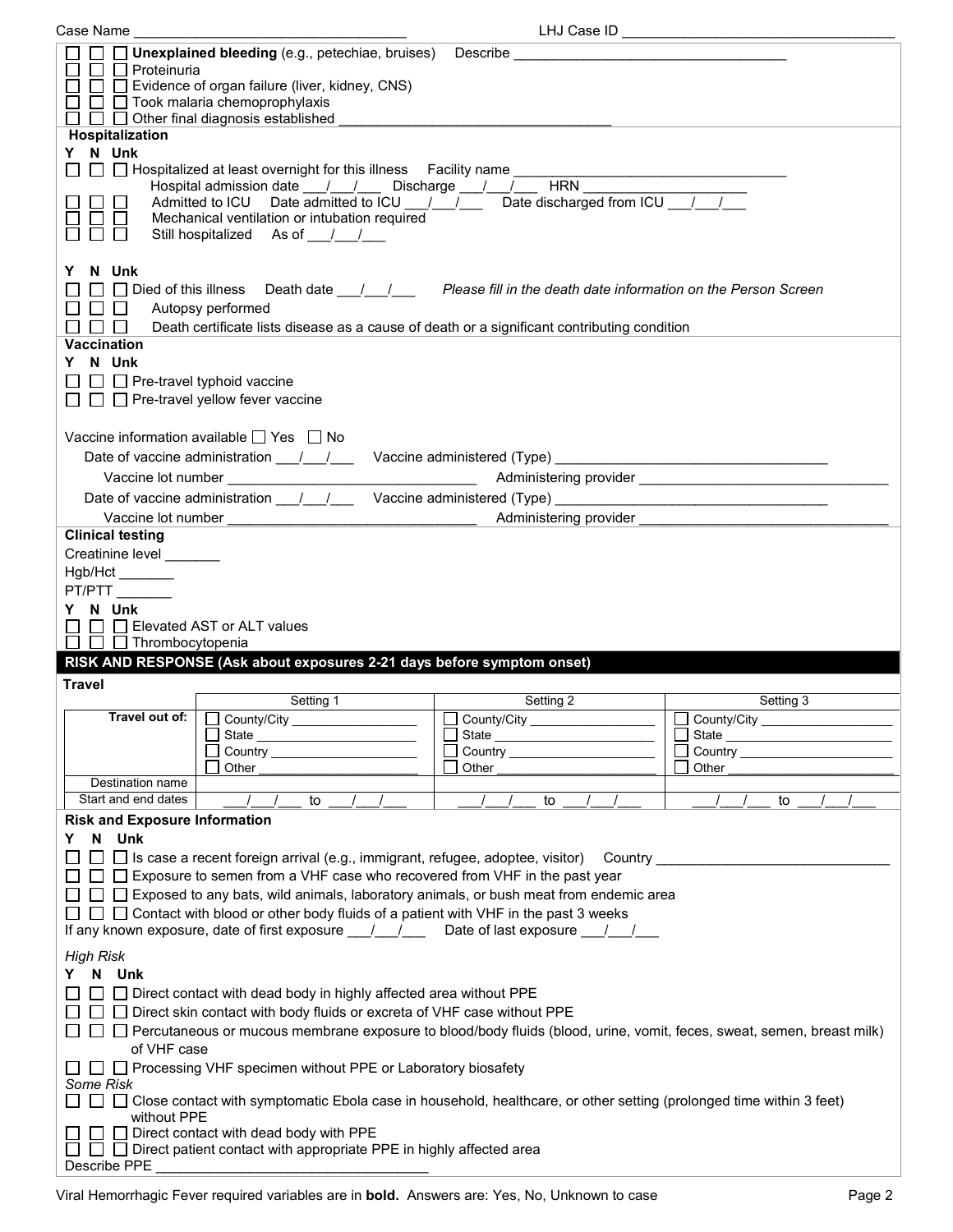| Case Name <sub>-</sub>                                                                                                                  | LHJ Case ID |
|-----------------------------------------------------------------------------------------------------------------------------------------|-------------|
| Low Risk                                                                                                                                |             |
| Y N Unk                                                                                                                                 |             |
|                                                                                                                                         |             |
| □ □ Brief contact or proximity to Ebola case without PPE                                                                                |             |
| □ □ In area not highly affected: direct contact with PPE with symptomatic Ebola case                                                    |             |
| $\Box~\Box$ Travel or residence in highly affected area                                                                                 |             |
| $\Box$<br>┓<br>Exposures during travel: health care                                                                                     |             |
| П<br>$\Box$<br>Exposures during travel: lab work                                                                                        |             |
| Exposures during travel: care for ill person<br>l 1<br>$\Box$                                                                           |             |
| Exposures during travel: animal or bush meat contact<br>$\mathsf{L}$<br>$\Box$                                                          |             |
|                                                                                                                                         |             |
|                                                                                                                                         |             |
|                                                                                                                                         |             |
| Overall risk assessment $\Box$ High $\Box$ Some $\Box$ Low                                                                              |             |
| <b>Exposure and Transmission Summary</b>                                                                                                |             |
| Likely geographic region of exposure $\square$ In Washington - county _____________ $\square$ Other state __________                    |             |
|                                                                                                                                         |             |
| □ Not in US - country _____________ □ Unk                                                                                               |             |
| International travel related □ During entire exposure period □ During part of exposure period □ No international travel                 |             |
|                                                                                                                                         |             |
| Suspected exposure type $\Box$ Animal related $\Box$ Vectorborne $\Box$ Person to person $\Box$ Sexual $\Box$ Blood products $\Box$ IDU |             |
|                                                                                                                                         |             |
| Describe <u>Describe</u>                                                                                                                |             |
| Suspected exposure setting □ Day care/Childcare □ School (not college) □ Doctor's office □ Hospital ward □ Hospital ER                  |             |
|                                                                                                                                         |             |
| □ Hospital outpatient facility □ Home □ Work □ College □ Military □ Correctional facility □ Place of worship                            |             |
| □ Laboratory □ Long term care facility □ Homeless/shelter □ International travel □ Out of state travel □ Transit                        |             |
| □ Social event □ Large public gathering □ Restaurant □ Hotel/motel/hostel □ Other ____________________________                          |             |
|                                                                                                                                         |             |
| Exposure summary                                                                                                                        |             |
|                                                                                                                                         |             |
|                                                                                                                                         |             |
|                                                                                                                                         |             |
|                                                                                                                                         |             |
|                                                                                                                                         |             |
| Suspected transmission type (check all that apply) $\Box$ Person to person $\Box$ Sexual $\Box$ Blood products $\Box$ IDU               |             |
|                                                                                                                                         |             |
| Describe<br><u> 1980 - John Stein, Amerikaansk politiker (</u>                                                                          |             |
| Suspected transmission setting (check all that apply) $\Box$ Day care/Childcare $\Box$ School (not college) $\Box$ Doctor's office      |             |
|                                                                                                                                         |             |
| □ Hospital ward □ Hospital ER □ Hospital outpatient facility □ Home □ Work □ College □ Military                                         |             |
| □ Correctional facility □ Place of worship □ Laboratory □ Long term care facility □ Homeless/shelter                                    |             |
| □ International travel □ Out of state travel □ Transit □ Social event □ Large public gathering □ Restaurant                             |             |
| ] Hotel/motel/hostel □ Other                                                                                                            |             |
| Describe                                                                                                                                |             |
| <b>Public Health Issues</b>                                                                                                             |             |
| Y N Unk                                                                                                                                 |             |
| $\Box$ Case donated blood products, organs or tissue<br>$\blacksquare$                                                                  |             |
| Could have exposed others while symptomatic Date (record all) __/__/___ Location _____________                                          |             |
| Health care/EMS                                                                                                                         |             |
| Home                                                                                                                                    |             |
| Travel                                                                                                                                  |             |
| $\Box$<br>Other                                                                                                                         |             |
| □ Contact with mammals while symptomatic Type (record all) __________                                                                   |             |
| <b>Public Health Interventions/Actions</b>                                                                                              |             |
| N Unk<br>Y.                                                                                                                             |             |
| $\Box$ Monitor contacts daily for 21 days                                                                                               |             |
| Health care/EMS                                                                                                                         |             |
| Home                                                                                                                                    |             |
| Travel                                                                                                                                  |             |
| Other contacts                                                                                                                          |             |
| Solation precautions in health care setting                                                                                             |             |
| $\Box$ Controlled movement in community                                                                                                 |             |
| $\Box$ Letter sent Date / /<br>Batch date / /                                                                                           |             |
| <b>TRANSMISSION TRACKING</b>                                                                                                            |             |
| Visited, attended, employed, or volunteered at any public settings while contagious $\Box$ Yes $\Box$ No $\Box$ Unk                     |             |
| Settings and details (check all that apply)                                                                                             |             |
| □ Day care □ School □ Airport □ Hotel/Motel/Hostel □ Transit □ Health care □ Home □ Work □ College                                      |             |
| □ Military □ Correctional facility □ Place of worship □ International travel □ Out of state travel □ LTCF                               |             |
| $□$ Homeless/shelter $□$ Social event $□$ Large public gathering $□$ Restaurant $□$ Other                                               |             |